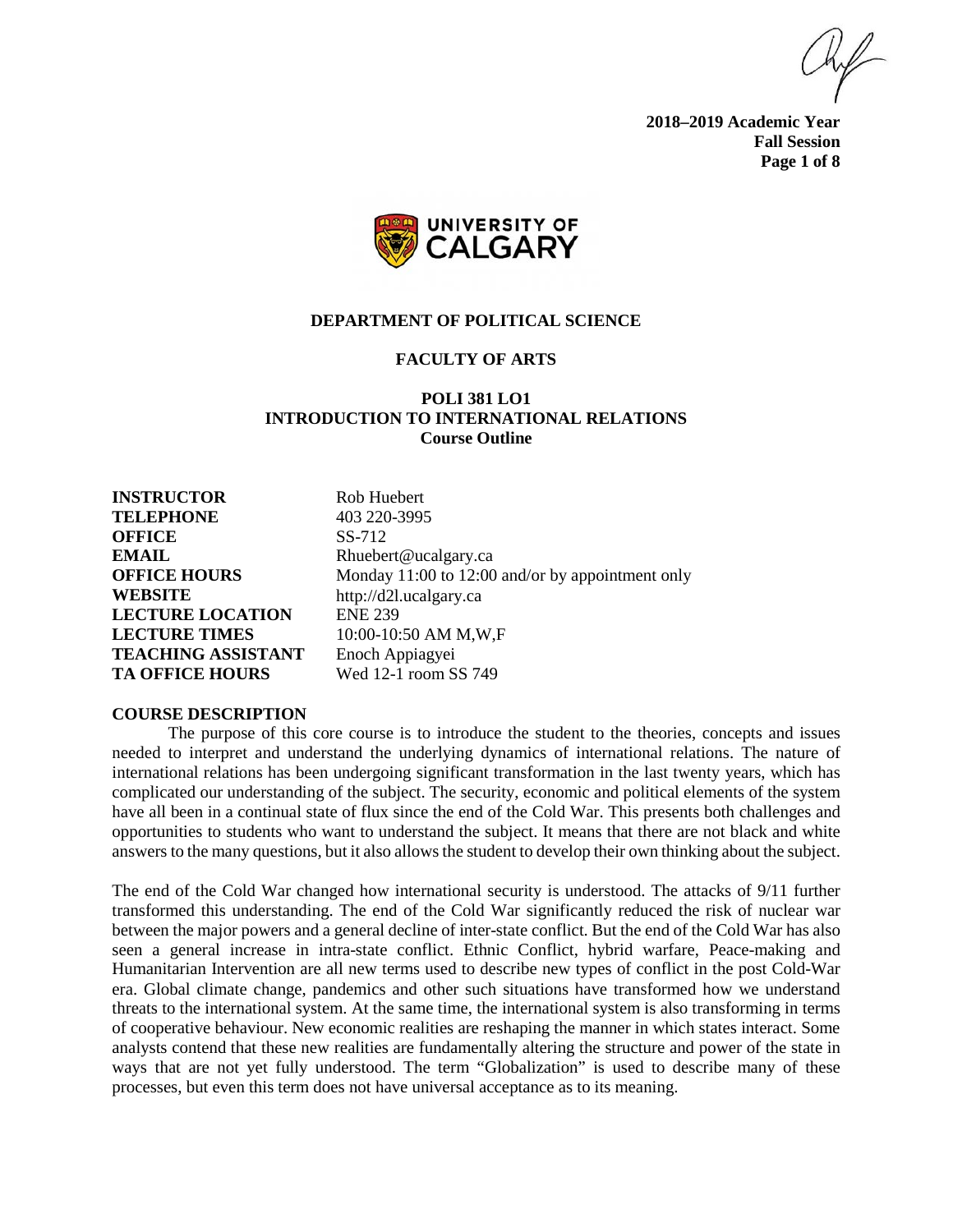In short, the international system is changing. The focus of this course will be to understand what the key issues are and how political scientists attempt to understand and give meaning to them. In order to assist students in understanding these changes and the forces that are driving them, the specific objectives of the course will be as follows:

1) To think critically and thoughtfully about international relations;

- 2) To identify and understand the main forces shaping the current international system; and
- 3) To research and critically assess the specific elements of international relations.

# **COURSE OBJECTIVES**

The overall course objective is to provide the student the opportunity to develop the skills and abilities necessary to critically assess the field of international relations. This will include an examination of the concept of the field as well the main issue areas within the field. A related objective of the course is to provide students with the opportunity to further develop their critical research, writing and oral skills.

## **REQUIRED TEXTBOOK AND OTHER MATERIALS**

**Text** – John Baylis, Steven Smith, Patricia Owens, *The Globalization of World Politics: An Introduction to International Relations* 7th edition (Oxford: University of Oxford Press, 2017).

**Journals** -The following list provides the names of some (but by no means all) of the principal journals in the field of international relations. Students should develop the habit of staying current in their debates.

*Canadian Military Journal, Foreign Affairs, Foreign Policy, International Affairs, International Journal, International Organization, International Security, International Studies Quarterly, Jane's, Journal of Conflict Resolution, Journal of Military and Strategic Studies, Journal of Peace Research, Strategic Review, Survival* and *World Politics*

**Library Search Engines** - One of the most important electronic aids to research offered by the library can be found in their Research Databases. This page lists numerous databases, which focus on international relations and strategic studies.

[\[https://library.ucalgary.ca/az.php\]](https://library.ucalgary.ca/az.php).

|                       | <b>Marks</b> | Due Date                   |
|-----------------------|--------------|----------------------------|
| Paper Proposal        | 20%          | October 10                 |
| <b>Research Paper</b> | 40%          | November 28                |
| Simulation            | 10%          | Nov 28, 30 Dec 3,5         |
| Final Exam            | 30%          | TBA (btwn or on Dec 10-20) |
| TOTAL                 | 100%         |                            |

# **GRADE DISTRIBUTION AND DUE DATES**

### **PAPER PROPOSAL**

A paper proposal must be submitted by **October 10**. The proposal (2-3 pages @ 1.5 line spacing) must include a clear identification of the question to be addressed in the paper, the methodology to be utilized, and a preliminary list of sources. It is to be submitted at the beginning of class in a paper format. Students must retain an electronic copy for their own records. The research paper will be evaluated in terms of both its academic and writing content. Proposals submitted late will be penalized .5 of a mark per day. (e.g., if the assignment is one day late and it receives an 18/20 it will be marked down to 17.5/20. If it is late a second day, it will be given a 17/20 and so forth).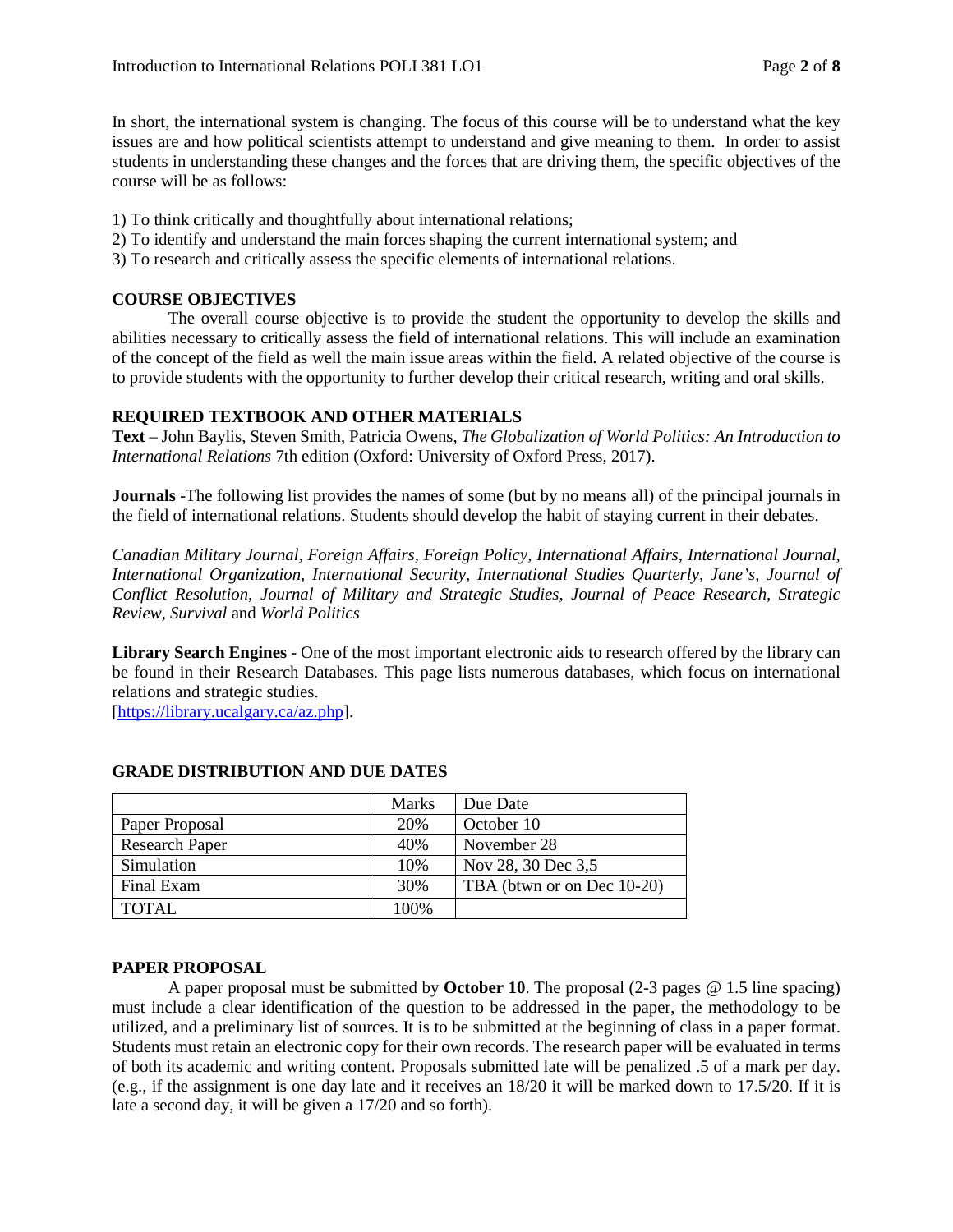### **RESEARCH PAPER**

Students will be required to write one major research essay on a subject of their own choosing (suggestions will be provided) and is due at the beginning of class on **November 28** This paper (10-15 pages) is to provide an analytical study of an aspect of international relations. Students will be given potential paper topics but are encouraged to develop their own ideas. The paper will be evaluated in terms of both its academic and writing content. It is to be submitted at the beginning of class in a paper format. Students must retain an electronic copy for their own records. Papers submitted late will be penalized 1 mark out 40 per day. (e.g., if the assignment is one day late, it receives a 30/40 it will be marked down to 29/40. If it is two days late, it will be given a 28/40 and so forth).

### **SIMULATION**

This will be held at the end of the term. This exercise will be designed to allow students to "make" their own international policy in regards to a specific international issue. Each student will be assigned as a decision-maker and must then engage in either conflictive or cooperative behaviour. They are then required to represent that role using the knowledge acquired during the term. Students will be evaluated on their level of preparedness and participation in this exercise. It is scheduled for **November 28, 30 and December 3, 5.** Students missing the exercise will lose all marks for the day(s) missed.

## **FINAL EXAM**

The last assignment is the final exam. This will be a 2-hour exam and will consist of long-answer questions. The date will be set by the Office of the Registrar and announced later in the term. This is a closed book exam and no aids are allowed.

## **WRITING STATEMENT**

Written assignments are often required in Political Science courses, including this one, and the quality of writing skills, including but not limited to such elements as grammar, punctuation, sentence structure, clarity, citation, and organization, will be taken into account in the determination of grades. Students are encouraged to make use of the services offered through Writing Support Services in the Student Success Centre (3rd floor of the Taylor Family Digital Library) or at [http://www.ucalgary.ca/ssc/writing](http://www.ucalgary.ca/ssc/writing-support)[support.](http://www.ucalgary.ca/ssc/writing-support)

### **GRADE SCALE**

|  | $A+$ = 90-100 $B+$ = 75-78 $C+$ = 65-68 $D+$ = 55-58 |  |  |  |  |  |
|--|------------------------------------------------------|--|--|--|--|--|
|  | $A = 80-89$ B = 70-74 C = 60-64 D = 50-54            |  |  |  |  |  |
|  | A- = 79 B- = 69 C- = 59 F = 49-0                     |  |  |  |  |  |

### **CLASS PREPARATION & D2L**

Lectures focus on the material presented in the textbook and general discussion relating to the topic(s) outlined in the lecture schedule. Students are expected to read the assigned text chapters and readings before class, and be prepared for class discussion. Important information and additional readings for Introduction to International Relations are posted on D2L. Students should regularly check the Announcements section of D2L for ongoing notices.

Your instructor may not necessarily cover all of the materials in the chapter, but it is the responsibility of the student to understand the concepts presented in the textbook and lectures. If you are unsure of any of the concepts, please take the initiative to ask the instructor during class.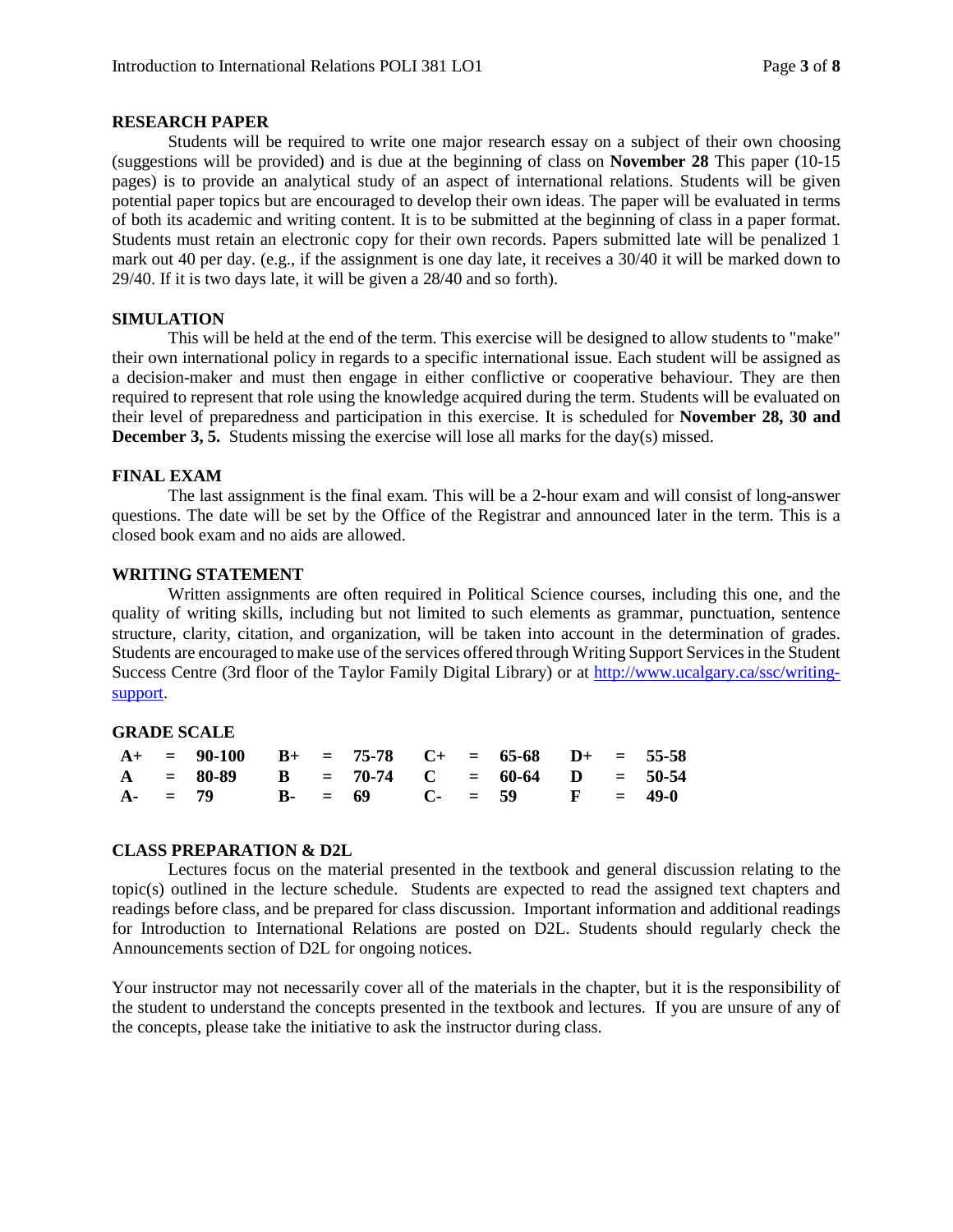# **INSTRUCTOR GUIDELINES**

Students requiring assistance are encouraged to speak to their instructor during class or during office hours. Should you wish to meet with the instructor outside of office hours, please telephone or email the instructor to make an appointment. It is to the student's advantage to keep such appointments.

Email is a common form of communication but it is not always the most effective way of answering student questions. If you cannot make office hours, please request a one on one meeting outside of these hours.

Students are welcome to use laptops and other electronic note-taking devices in this course. Please be considerate of others and switch off all cell-phones when you enter the classroom. Sending/receiving texts and browsing the Web is extremely disruptive to others and will not be tolerated.

# **COURSE OUTLINE AND READINGS**

It should be noted that occasionally guest speakers become available at short notice. Also current international events such as the outbreak of conflict will require discussion in class. This means that sometimes not all elements of the outline will be covered. If this happens, students will not be responsible on the final exam for the material not covered in class. There are also times where the instructor may be absent due to research requirements. In such instances the lecture will be pre-recorded and played by the TA for viewing.

1. **INTRODUCTION** — These lectures will outline the major elements of the course. This will include a discussion of the modes of evaluation and other housekeeping requirements. Following this, a general overview of some of the main elements of international relations will be presented.

# **Core Issue**: **How can we** *critically think* **about International Relations?**

I) Overview and objectives of the course. II) Understanding international relations as a social science. III) Engaging in research in international relations. Readings: Text Baylis et al. Introduction Owen, Baylis, Smith, pp 1-14 Chapter 1, McGrew, pp. 15-32 Chapter 2, Lawson, pp 18-51 Chapter 3, Scott pp 52-67 Chapter 4, Cox pp 68-82 Chapter 5, Hurrell pp 83-97

2. **NATURE OF FIELD** — The main focus of these lectures is to provide the student with an overview of the nature of the field. The end of the Cold War has brought about a substantial revaluation of the main elements of the field of "international relations". Thus, our main focus will be on understanding the main forces shaping international relations. This will require a review of the development of the field since the end of the Second World War to the present.

# **Core Issue: What are the strengths and weaknesses of the foundations of the study of International Relations?**

I) Development of the Field of Study – why is this important?

II) Nature of the Field – why should we care?

III) What are the different theoretical ways of understanding international relations – why does this matter?

IV) The Development of the International System.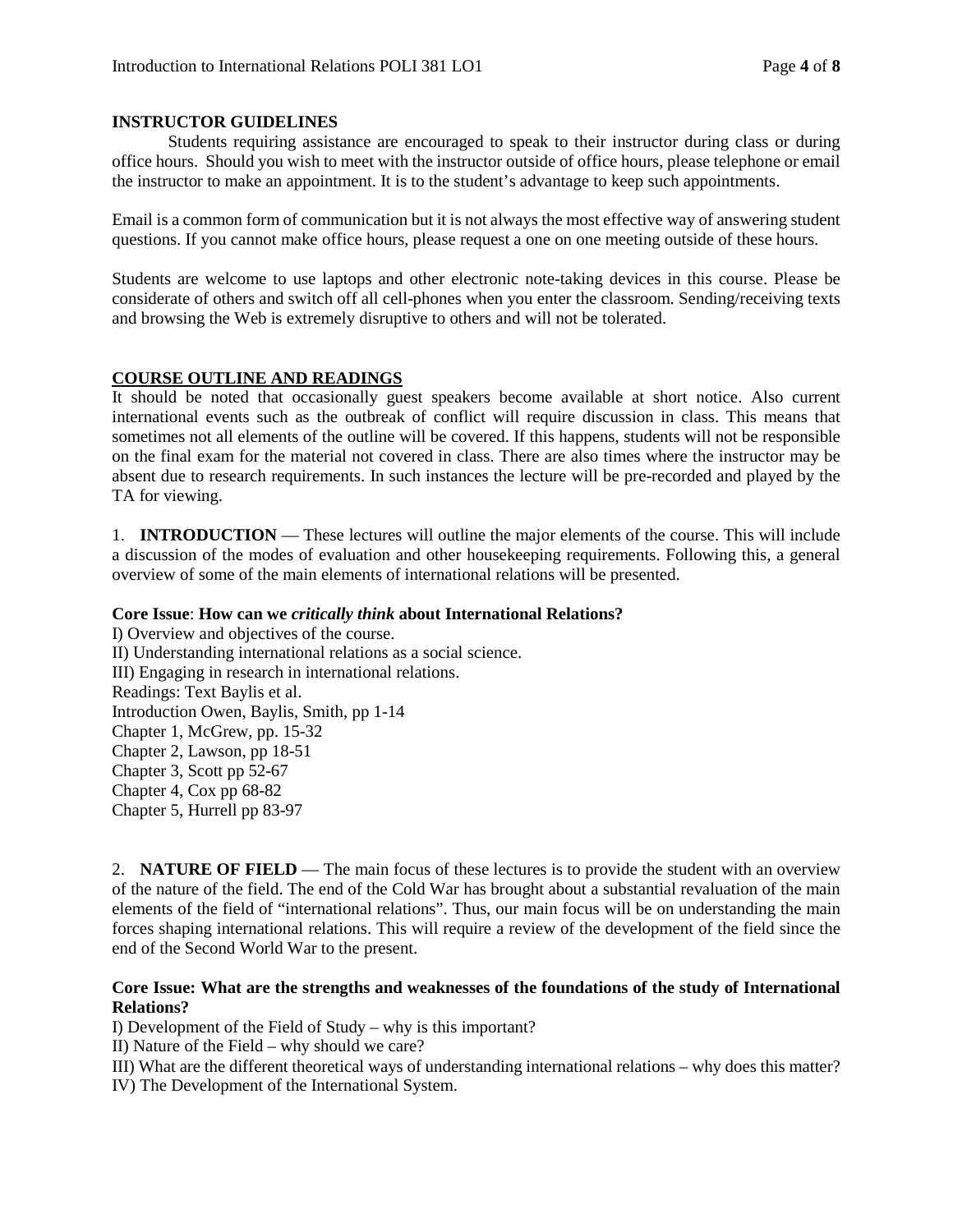Readings: Text Baylis et al. Chapter 6 Dunne, Schmidt pp 101-115 Chapter 7 Dunne pp 116-128 Chapter 8 Hobden, Jones pp 129-143 Chapter 9 Barnett pp 144-158 Chapter 10 Hansen pp 159-173 Chapter 11 Sylvester pp 174-188 Chapter 12 Kinsella pp 189-203 Chapter 13 Shapcott pp 204-218

3. **CONFLICT: WAR, PEACE AND SECURITY IN THE MODERN INTERNATIONAL SYSTEM** The main challenge to the field of international relations has come in our understanding the key concepts of war, peace and security. When we talk of security, whose security are we talking of? What is the nature of this security? How can it best be attained? How do we understand what is peace and war? Has the end of the Cold War changed the nature of peace and war? A key objective of this section will be to undertake a critical evaluation and comparison of the different theoretical approaches to understanding these concepts and issues.

# **Core Issue: How can we understand War, Peace and Conflict?**

I) Nuclear Deterrence – the Fundamental Security Policy. II) War and Peace – interstate and intrastate. III) Security – Traditional; Human; Environmental.

Readings: Text Baylis et al. Chapter 14 Barkawi pp 223-237 Chapter 15 Baylis pp 238-252 Chapter 25 Kiras pp 402-418 Chapter 26 Greitens pp 419-433 Chapter 29 Evans,Thomas pp 464-479 Chapter 30 Acharya pp 480-496 Chapter 32 Bellamy, Wheeler pp 514-528

4. **COOPERATION: INTERNATIONAL POLITICAL ECONOMY, INTERNATIONAL INSTITUTIONS, AND GLOBALIZATION** — While the last section would suggest that the international system is in a constant state of war and conflict, the reality is that there is also a tremendous

degree of cooperation in the international system. Specifically the economic trade that occurs across international borders is one of the most important functions of the international system. These have created new pressures and opportunities known as "globalization."

At the same time, the international system has also developed international organizations and institutions specifically for the purpose of improving international cooperation both for economic and international legal purposes. How are such organizations/institutions created and maintained?

# **Core Issue: How can we understand forms of cooperation in the international system?**

I) The World Trading System.

II) International Political Economy.

III) Globalization.

IV) International Institutions/Organizations.

Readings: Text Baylis et al.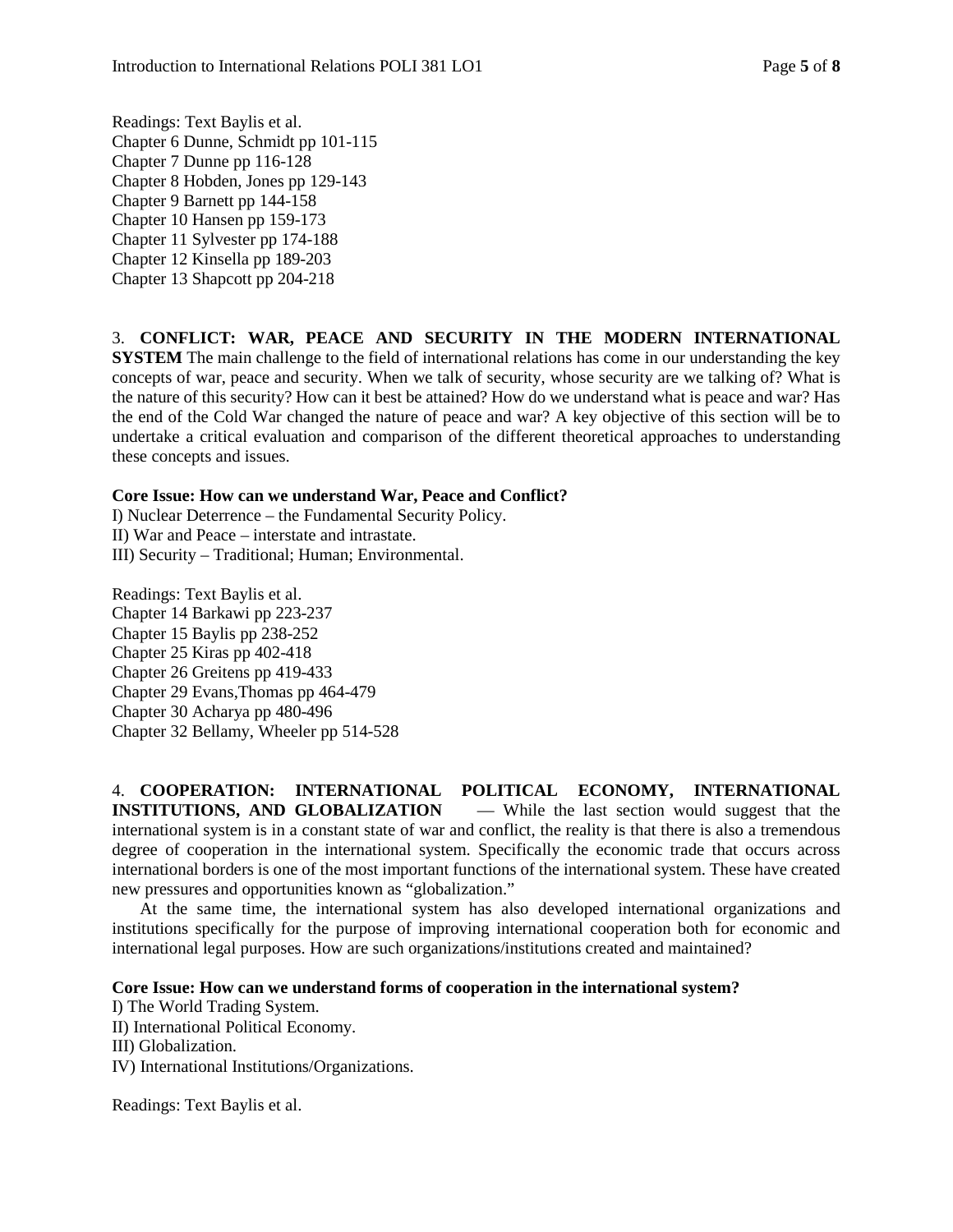Chapter 16 Phillips pp 253-268 Chapter 19 Reus-Smit pp 301-315 Chapter 20 Park pp 316-330 Chapter 21 Curtis, Taylor pp 331-346 Chapter 22 Joachim pp 347-362 Chapter 23 Best, Christiansen pp 363-379 Chapter 24 Vogler pp 385-401 Chapter 28 Watson pp 450-463 Chapter 31 Donnelly pp 497-513

5. **SIMULATION** — Four classes will be based on a simulation exercise in which students will have the opportunity to apply the knowledge that they have gained throughout the course. It is designed to familiarize students with the difficulties involved in the protection of their security in the international system.

# **IMPORTANT POLICIES AND INFORMATION**

## Absence From a Mid-term Examination:

Students who are absent from a scheduled term test or quiz for legitimate reasons (e.g. illness with the appropriate documentation) are responsible for contacting the instructor via email within 48 hours of the missed test to discuss alternative arrangements. A copy of this email may be requested as proof of the attempt to contact the instructor. Any student who fails to do so forfeits the right to a makeup test.

# Deferral of a Final Examination:

Deferral of a final examination can be granted for reasons of illness, domestic affliction, and unforeseen circumstances, as well as to those with three (3) final exams scheduled within a 24-hour period. Deferred final exams will not be granted to those who sit the exam, who have made travel arrangements that conflict with their exam, or who have misread the examination timetable. The decision to allow a deferred final exam rests not with the instructor but with Enrolment Services. Instructors should, however, be notified if you will be absent during the examination. The Application for Deferred Final Exam, deadlines, requirements and submission instructions can be found on the Enrolment Services website at [https://www.ucalgary.ca/registrar/exams/deferred-exams.](https://www.ucalgary.ca/registrar/exams/deferred-exams)

# Appeals:

If a student has a concern about the course or a grade they have been assigned, they must first discuss their concerns with the instructor. If this does not resolve the matter, the student then proceed with an academic appeal. The first step in an academic appeal is to set up a meeting with the Department Head. Appeals must be requested within 15 days of receipt of the graded assignment.

### University Regulations:

Students are responsible for familiarizing themselves with the University policies found in the Academic Regulations sections of the Calendar a[t www.ucalgary.ca/pubs/calendar/current/academic-regs.html.](http://www.ucalgary.ca/pubs/calendar/current/academic-regs.html)

### Student Accommodations:

Students seeking an accommodation based on disability or medical concerns should contact Student Accessibility Services; SAS will process the request and issue letters of accommodation to instructors. For additional information on support services and accommodations for students with disabilities, visit [www.ucalgary.ca/access/.](http://www.ucalgary.ca/access/)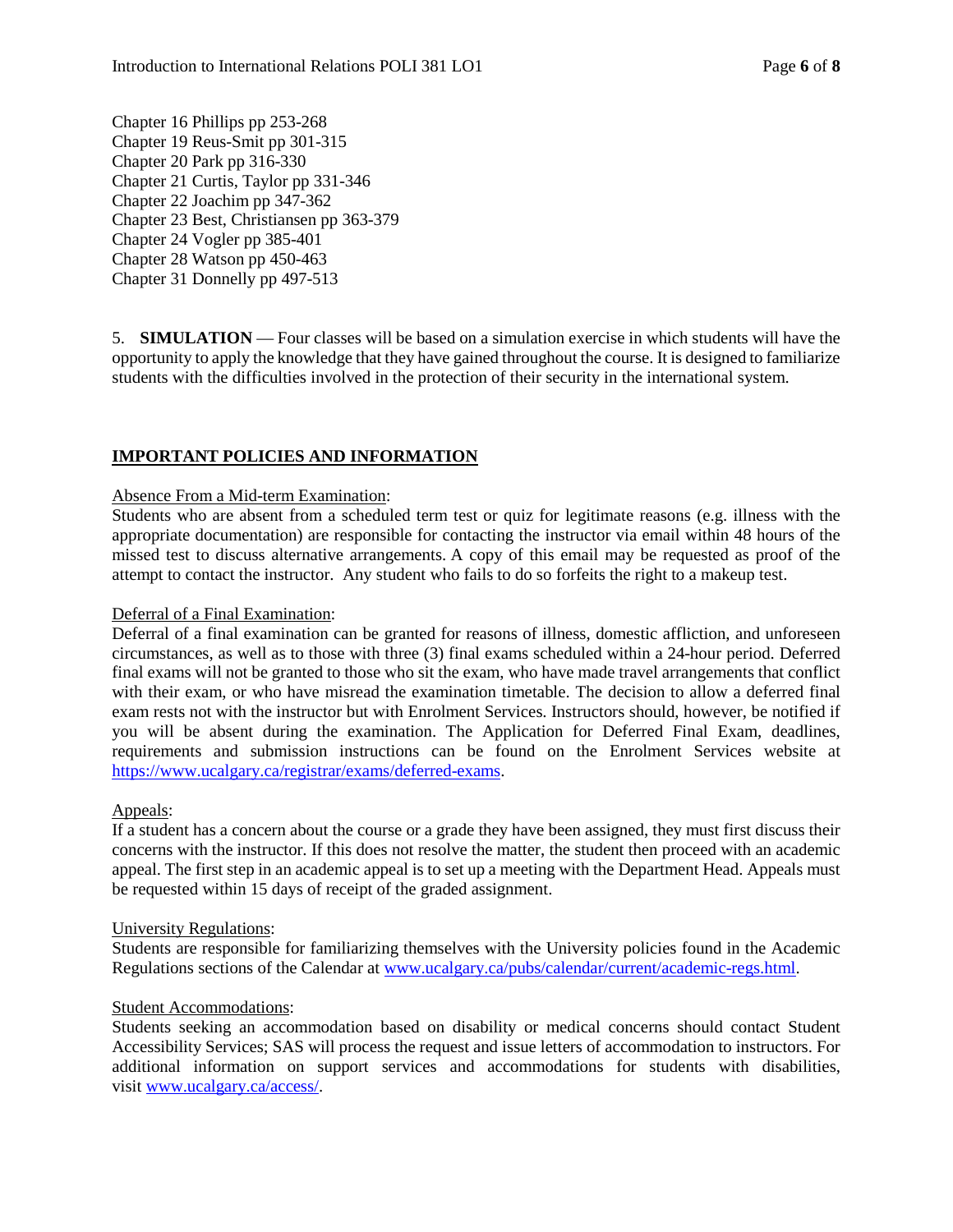Students who require an accommodation in relation to their coursework based on a protected ground other than disability should communicate this need in writing to their Instructor.

The full policy on Student Accommodations is available at [http://www.ucalgary.ca/policies/files/policies/student-accommodation-policy.pdf.](http://www.ucalgary.ca/policies/files/policies/student-accommodation-policy.pdf)

# Plagiarism And Other Forms Of Academic Misconduct:

Academic misconduct in any form (e.g. cheating, plagiarism) is a serious academic offence that can lead to disciplinary probation, suspension or expulsion from the University. Students are expected to be familiar with the standards surrounding academic honesty; these can be found in the University of Calgary calendar at [http://www.ucalgary.ca/pubs/calendar/current/k-5.html.](http://www.ucalgary.ca/pubs/calendar/current/k-5.html) Such offences will be taken seriously and reported immediately, as required by Faculty of Arts policy.

# Freedom of Information and Protection of Privacy (FOIP):

FOIP legislation requires that instructors maintain the confidentiality of student information. In practice, this means that student assignment and tests cannot be left for collection in any public place without the consent of the student. It also means that grades cannot be distributed via email. Final exams are kept by instructors but can be viewed by contacting them or the main office in the Department of Political Science. Any uncollected assignments and tests meant to be returned will be destroyed after six months from the end of term; final examinations are destroyed after one year.

# Evacuation Assembly Points:

In the event of an emergency evacuation from class, students are required to gather in designated assembly points. Please check the list found at [www.ucalgary.ca/emergencyplan/assemblypoints](http://www.ucalgary.ca/emergencyplan/assemblypoints) and note the assembly point nearest to your classroom.

### Faculty of Arts Program Advising and Student Information Resources:

For program planning and advice, visit the Arts Students' Centre in Social Sciences 102, call 403-220-3580 or email [artsads@ucalgary.ca.](mailto:artsads@ucalgary.ca) You can also visit [arts.ucalgary.ca/advising](http://arts.ucalgary.ca/advising) for program assistance.

For registration (add/drop/swap), paying fees and assistance with your Student Centre, contact Enrolment Services at (403) 210-ROCK [7625] or visit their office in the MacKimmie Library Block.

### Important Contact Information:

Campus Security and Safewalk (24 hours a day/7 days a week/365 days a year) Phone: 403-220-5333

Faculty of Arts Undergraduate Students' Union Representatives Phone: 403-220-6551 Email: [arts1@su.ucalgary.ca,](mailto:arts1@su.ucalgary.ca) [arts2@su.ucalgary.ca,](mailto:arts2@su.ucalgary.ca) [arts3@su.ucalgary.ca,](mailto:arts3@su.ucalgary.ca) [arts4@su.ucalgary.ca](mailto:arts4@su.ucalgary.ca) Students' Union URL: [www.su.ucalgary.ca](http://www.su.ucalgary.ca/)

Graduate Students' Association Phone: 403-220-5997 Email: [ask@gsa.ucalgary.ca](mailto:ask@gsa.ucalgary.ca) URL: [www.ucalgary.ca/gsa](http://www.ucalgary.ca/gsa)

### Student Ombudsman

Phone: 403-220-6420 Email: [ombuds@ucalgary.ca](mailto:ombuds@ucalgary.ca)